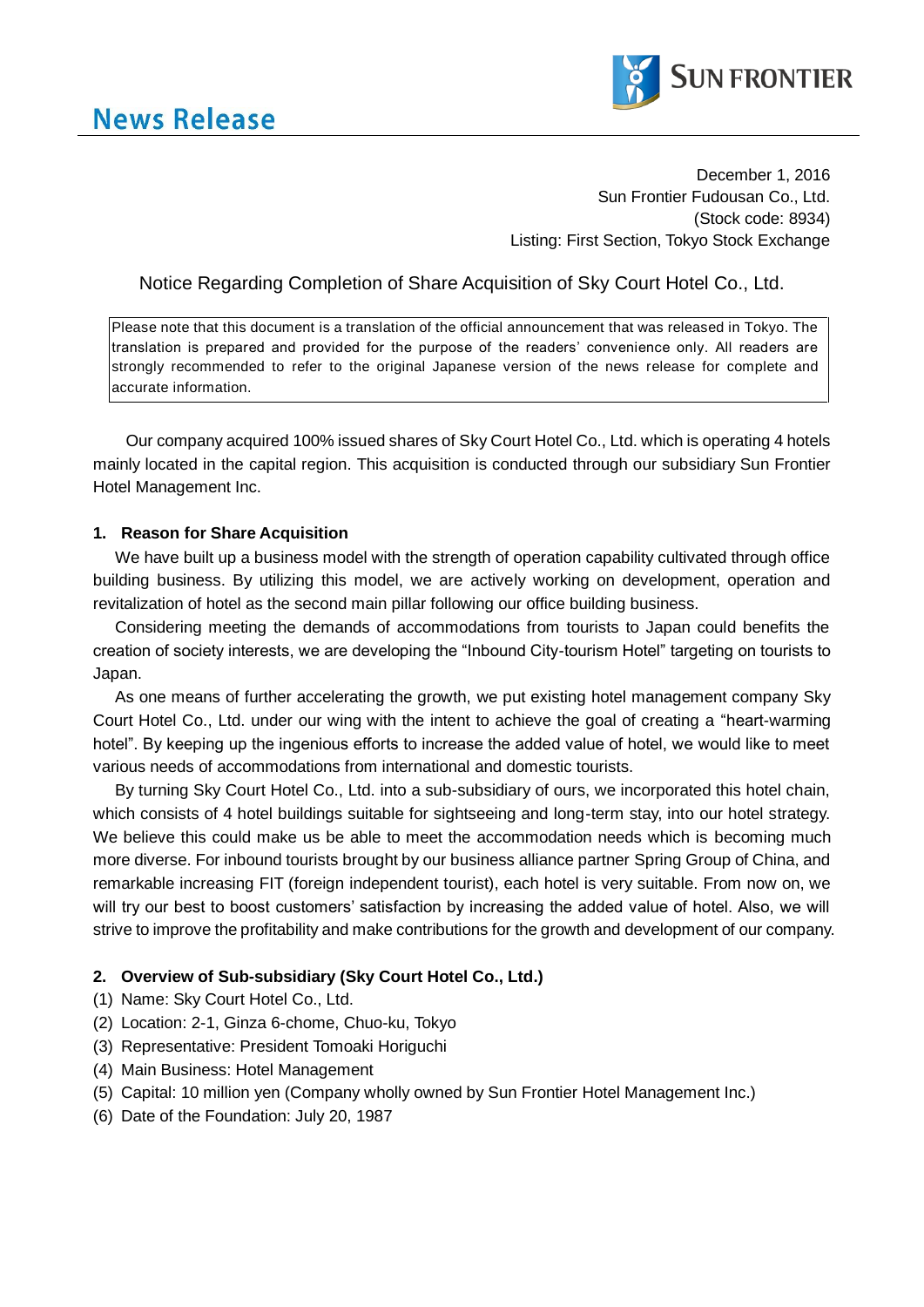## **3. Overview of Hotels under Operation**

### **Hotel Sky Court Kawasaki**

| Location                                        | 12-9 Minami-cho, Kawasaki-ku, Kawasaki-shi,<br>Kanagawa-ken                                                 |                    |              | Tel                 | 044-233-4400              |  |
|-------------------------------------------------|-------------------------------------------------------------------------------------------------------------|--------------------|--------------|---------------------|---------------------------|--|
| Structure                                       | Steel reinforced concrete, flat roof, 7 storeys. Steel<br>framed reinforced concrete, flat roof, 10 storeys |                    |              | Land Area           | $1,175.09$ m <sup>2</sup> |  |
| Rooms<br>(Maximum<br>Accommodation<br>Capacity) | 200 rooms<br>$(221)$ people)                                                                                | Year of Completion | 1988<br>1992 | Gross<br>Floor Area | 4,463.67 $m2$             |  |

#### **Characteristics**

- As an apartment building with outside corridor, it is superior in sound insulation effect which assures strict privacy. Both group and long-term tourists could have a comfortable time here.
- It only take 6 minutes' walk to "LA CITTADELLA" with cinema multiplex, spectator number of which is number one in Japan, live hall, shops, restaurants and wedding chapel.

Main Intra-building Amenities: Free Wi-Fi in entire building, restaurant with 50 seats, meeting room, 24 hours coin laundry, parking lot for 6 passenger cars, etc.





## **Hotel Sky Court Koiwa**

| Location                                        | 6-11-4 Kita-koiwa, Edogawa-ku, Tokyo                                                     |                    |      | Tel                 | 03-3672-4411           |
|-------------------------------------------------|------------------------------------------------------------------------------------------|--------------------|------|---------------------|------------------------|
| Structure                                       | Steel reinforced concrete and Steel framed reinforced<br>concrete, flat roof, 10 storeys |                    |      | Land Area           | $717.34 \text{ m}^2$   |
| Rooms<br>(Maximum<br>Accommodation<br>Capacity) | 105 rooms<br>$(141)$ people $)$                                                          | Year of Completion | 1988 | Gross<br>floor Area | $2.759.01 \text{ m}^2$ |

#### **Characteristics**

- As an apartment building with outside corridor, it is also superior in sound insulation effect which assures strict privacy. It is equipped with a multi-purpose room which can accommodate up to 45 people. It could be used for corporate meetings, training seminars and various business events.
- One minute walk to Keisei Main Line Koiwa Station which provides a very convenient access to station. Main Intra-building Amenities: Free Wi-Fi in entire building, Chinese Restaurant "Enkenkaku", multi-purpose room, 24 hours coin laundry, parking lot for 3 passenger cars, etc.



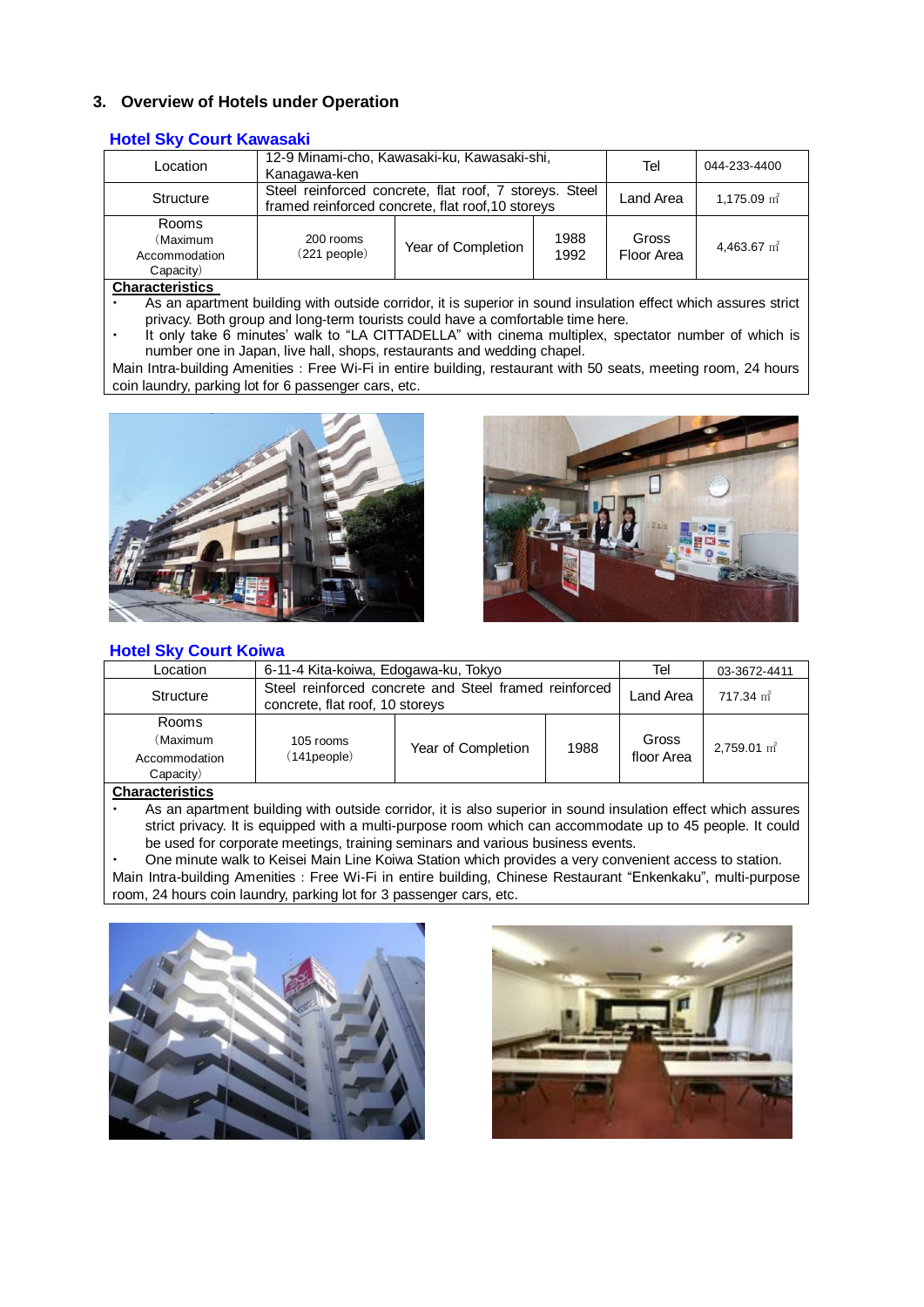### **Hotel Sky Court Narita**

| Location                                               | 161 Shinden, Narita-shi, Chiba-ken               |                    |      | Tel                 | 0476-73-6211              |
|--------------------------------------------------------|--------------------------------------------------|--------------------|------|---------------------|---------------------------|
| Structure                                              | Steel reinforced concrete, flat roof, 6 storeys. |                    |      | Land Area           | 1.526.04 $\text{m}^2$     |
| <b>Rooms</b><br>(Maximum<br>Accommodation<br>Capacity) | 100 rooms<br>(161people)                         | Year of Completion | 1984 | Gross<br>Floor Area | $2.137.66$ m <sup>2</sup> |
| $\sim$ $\sim$ $\sim$ $\sim$ $\sim$                     |                                                  |                    |      |                     |                           |

**Characteristics**

 As a hotel near to Narita Airport, in order to make customers who are in business trip or travel could feel comfortable, it is equipped with coin laundry, building cleaning is conducted completely every day. And also, there is a parking lot which customers could use for free within 20 days.

Free shuttle bus to and from Narita Airport.

Main Intra-building Amenities: Free Wi-Fi in entire building, restaurant, free shuttle bus to and from Narita Airport, 24 hours coin laundry, parking lot for 100 passenger cars, etc.





## **Hotel Sky Court Hakata**

| __                                              |                                                                                                                               |                    |      |                     |                      |
|-------------------------------------------------|-------------------------------------------------------------------------------------------------------------------------------|--------------------|------|---------------------|----------------------|
| Location                                        | 4-73 Gion-cho, Hakata-ku, Fukuoka-shi, Fukuoka-ken                                                                            |                    |      | Tel                 | 092-262-4400         |
| Structure                                       | Steel reinforced concrete and Steel framed reinforced<br>concrete, flat roof, 9 storeys above ground and 1<br>basement storey |                    |      | Land Area           | $808.09 \text{ m}^2$ |
| Rooms<br>(Maximum<br>Accommodation<br>Capacity) | 159 rooms<br>(198 people)                                                                                                     | Year of Completion | 1992 | Gross<br>Floor Area | 3.383.79 $m2$        |
| Characteriation                                 |                                                                                                                               |                    |      |                     |                      |

#### **Characteristics**

- Attached restaurant with high ceiling which gives a feeling of spaciousness.
- 8 minutes' walk to Hakata Station, 7 minutes to Fukuoka Airport by subway, good location of convenient access. Nakasu stalls and Canal City are both within the walking distance, very convenient for sight-seeing and business.

Main Intra-building Amenities: Free Wi-Fi in entire building, restaurant, coin laundry, parking lot for 7 passenger cars, etc.





Our deepest compassion goes to all those who suffered from the accident of ground collapse in Hakata Ekimae 2-chome intersection.

Fortunately, Hotel Sky Court Hakata was not influenced by this accident and is operating as usual.